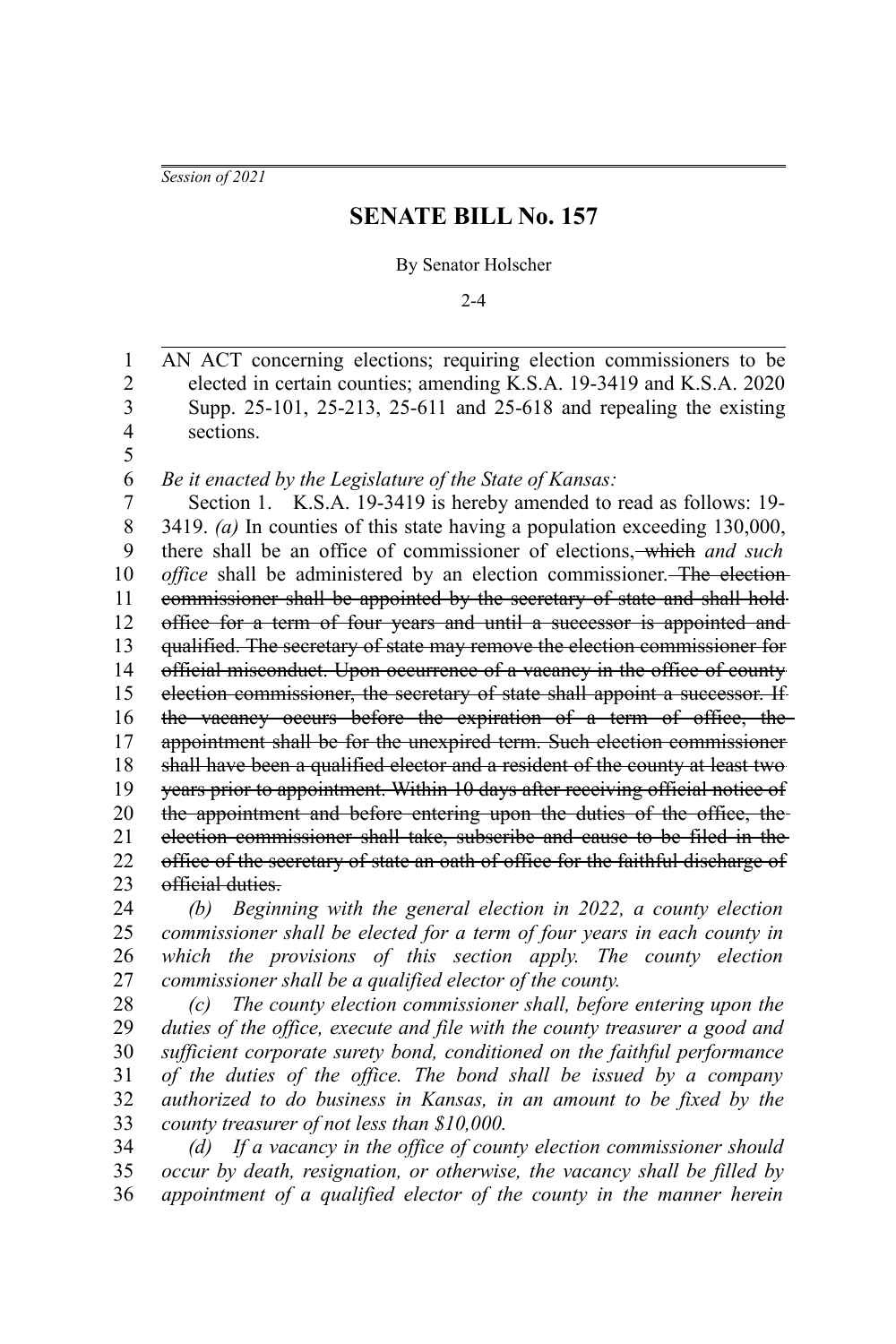*provided. If the vacancy occurs on or after May 1 of the second year of the term, the person so appointed shall serve for the remainder of the unexpired term and until a successor is elected and qualifies. If the vacancy occurs before May 1 of the second year of the term, the person appointed to fill the vacancy shall serve until a successor is elected and* 1 2 3 4 5

*qualifies at the next general election to serve the remainder of the unexpired term. Appointments hereunder shall be made in the manner provided by law for filling vacancies in the office of member of the house of representatives.* 6 7 8 9

Sec. 2. K.S.A. 2020 Supp. 25-101 is hereby amended to read as follows: 25-101. (a) On the Tuesday succeeding the first Monday in November of each even-numbered year, there shall be held a general election to elect officers as follows: 10 11 12 13

(1) At each alternate election, prior to the year in which the term of office of the president and vice-president of the United States will expire, there shall be elected the electors of president and vice-president of the United States to which the state may be entitled at the time of such election; 14 15 16 17 18

(2) at each such election, when the term of a United States senator for this state shall expire during the next year, there shall be elected a United States senator; 19 20 21

(3) at each such election there shall be elected the representatives in congress to which the state may be entitled at the time of such election;  $22$ 23

(4) at each alternate election, prior to the year in which their regular terms of office will expire, there shall be elected a governor, lieutenant governor, secretary of state, attorney general, state treasurer and state commissioner of insurance; 24 25 26 27

(5) at each such election there shall be elected such members of the state board of education as provided by law; 28 29

(6) at each such election, when, in a judicial district in which judges of the district court are elected, the term of any district judge expires during the next year, or a vacancy in a district judgeship has been filled by appointment more than 30 days prior to the election, there shall be elected a district judge of such judicial district; 30 31 32 33 34

(7) at each such election, when, in a judicial district in which judges of the district court are elected, the term of any district magistrate judge expires during the next year, or a vacancy in a district magistrate judgeship has been filled by appointment more than 30 days prior to the election, there shall be elected a district magistrate judge of such judicial district; 35 36 37 38 39

(8) at each alternate election, prior to the year in which the regular term of office of state senators shall expire, there shall be elected a state senator in each state senatorial district; 40 41 42

(9) at each election there shall be elected a representative from each 43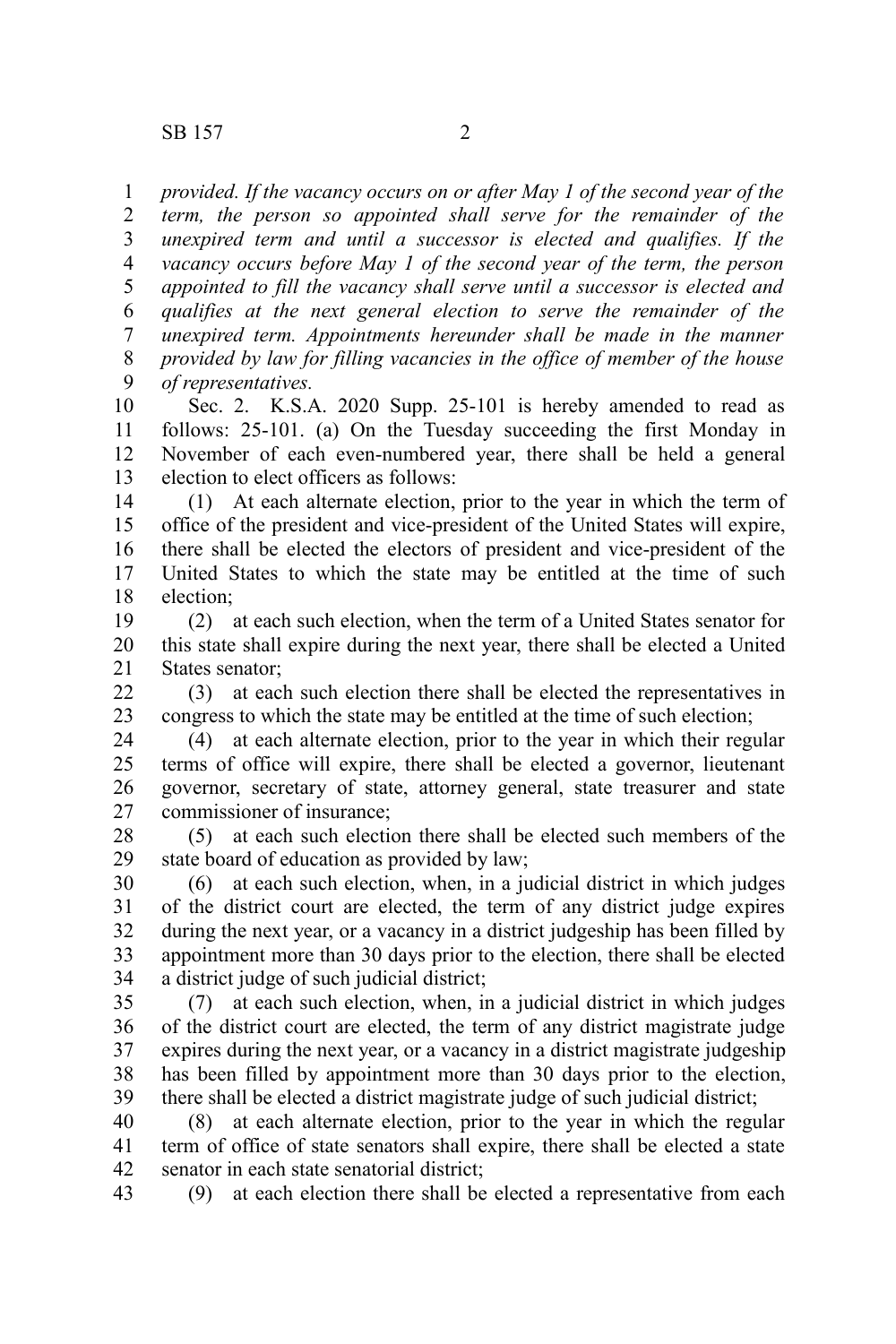state representative district; 1

(10) at each alternate election there shall be elected, in each county, a county clerk, *county election commissioner,* county treasurer, *county* register of deeds, county-or *attorney*, district attorney, *county* sheriff and such other officers as provided by law; and 2 3 4 5

(11) at each election, when the term of county commissioner in any district in any county shall expire during the next year, there shall be elected from such district a county commissioner. 6 7 8

(b) This section shall apply to the filling of vacancies only so far as is consistent with the provisions of law relating thereto. 9 10

Sec. 3. K.S.A. 2020 Supp. 25-213 is hereby amended to read as follows: 25-213. (a) At all national and state primary elections, the national and state offices as specified for each in this section shall be printed upon the official primary election ballot for national and state offices and the county and township offices as specified for each in this section shall be printed upon the official primary election ballot for county and township offices. 11 12 13 14 15 16 17

(b) The official primary election ballots shall have the following heading: 18 19

## OFFICIAL PRIMARY ELECTION BALLOT

20 21

Party

To vote for a person whose name is printed on the ballot make a cross or check mark in the square at the left of the person's name. To vote for a person whose name is not printed on the ballot, write the person's name in the blank space, if any is provided, and make a cross or check mark in the square to the left. 22 23 24 25 26

The words national and state or the words county and township shall appear on the line preceding the part of the form shown above. 27 28

The form shown shall be followed by the names of the persons for whom nomination petitions or declarations have been filed according to law for political parties having primary elections, and for the national and state offices in the following order: United States senator, United States representative from district, governor and lieutenant governor, secretary of state, attorney general, state treasurer, commissioner of insurance, senator \_\_\_\_\_ district, representative \_\_\_\_\_ district, district judge \_\_\_\_\_ district, district magistrate judge \_\_\_\_ district, district attorney \_\_\_\_\_ judicial district, and member state board of education district. For county and township offices, the form shall be followed by the names of persons for whom nomination petitions or declarations have been filed according to law for political parties having primary elections in the following order: Commissioner \_\_\_\_ district, county clerk, *county election commissioner, county* treasurer, *county* register of deeds, county attorney, *county* sheriff, township trustee, township treasurer, *and* 29 30 31 32 33 34 35 36 37 38 39 40 41 42 43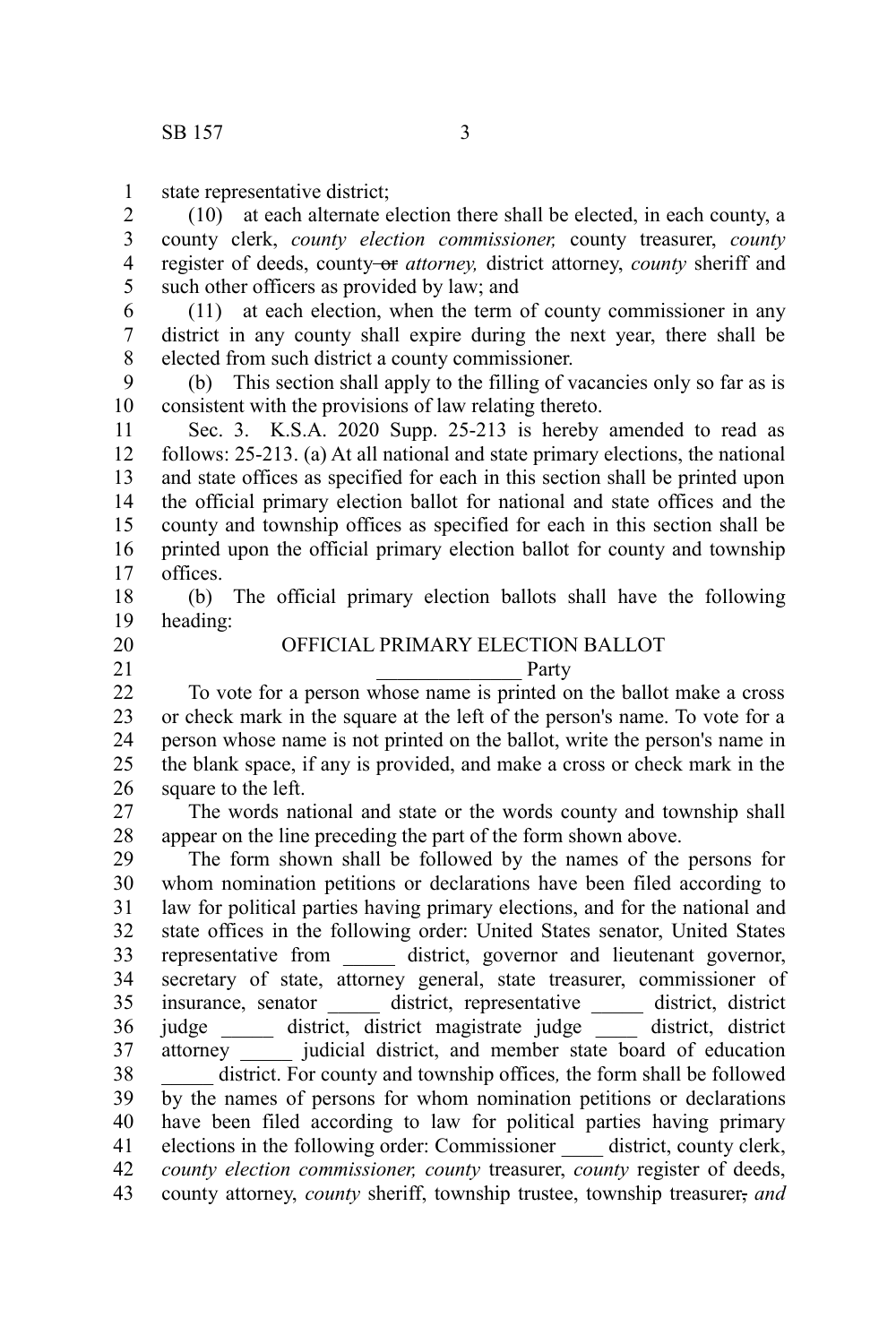township clerk. When any office is not to be elected, it shall be omitted from the ballot. Other offices to be elected but not listed, shall be inserted in the proper places. For each office there shall be a statement of the number to vote for. 1 2 3 4

To the left of each name there shall be printed a square. Official primary election ballots may be printed in one or more columns. The names certified by the secretary of state or county election officer shall be printed on official primary election ballots and no others. In case there are no nomination petitions or declarations on file for any particular office, the title to the office shall be printed on the ballot followed by a blank line with a square, and such title, followed by a blank line, may be printed in the list of candidates published in the official paper. No blank line shall be printed following any office where there are nomination petitions or declarations on file for the office except following the offices of precinct committeeman and precinct committeewoman. 5 6 7 8 9 10 11 12 13 14 15

(c) Except as otherwise provided in this section, no person's name shall be printed more than once on either the official primary election ballot for national and state offices or the official primary election ballot for county and township offices. No name that is printed on the official primary election ballot as a candidate of a political party shall be printed or written in as a candidate for any office on the official primary election ballot of any other political party. If a person is a candidate for the unexpired term for an office, the person's name may be printed on the same ballot as a candidate for the next regular term for such office. The name of any candidate on the ballot may be printed on the same ballot as such candidate and also as a candidate for precinct committeeman or committeewoman. No name that is printed on the official primary election ballot for national and state offices shall be printed or written in elsewhere on the ballot or on the official primary election ballot for county and township offices except for precinct committeeman or committeewoman. No name that is printed on the official primary election ballot for county and township offices shall be printed or written in on the official primary election ballot for national and state offices or elsewhere on the county and township ballot except for precinct committeeman or committeewoman. 16 17 18 19 20 21 22 23 24 25 26 27 28 29 30 31 32 33 34

(d) No person shall be elected to the office of precinct committeeman or precinct committeewoman where no nomination petitions or declarations have been filed, unless the person receives at least five writein votes. As a result of a primary election, no person shall receive the nomination and no person's name shall be printed on the official general election ballot when no nomination petitions or declarations were filed, unless the person receives votes equal in number to not less than 5% of the total of the current voter registration designated in the state, county or district in which the office is sought, as compiled by the office of the 35 36 37 38 39 40 41 42 43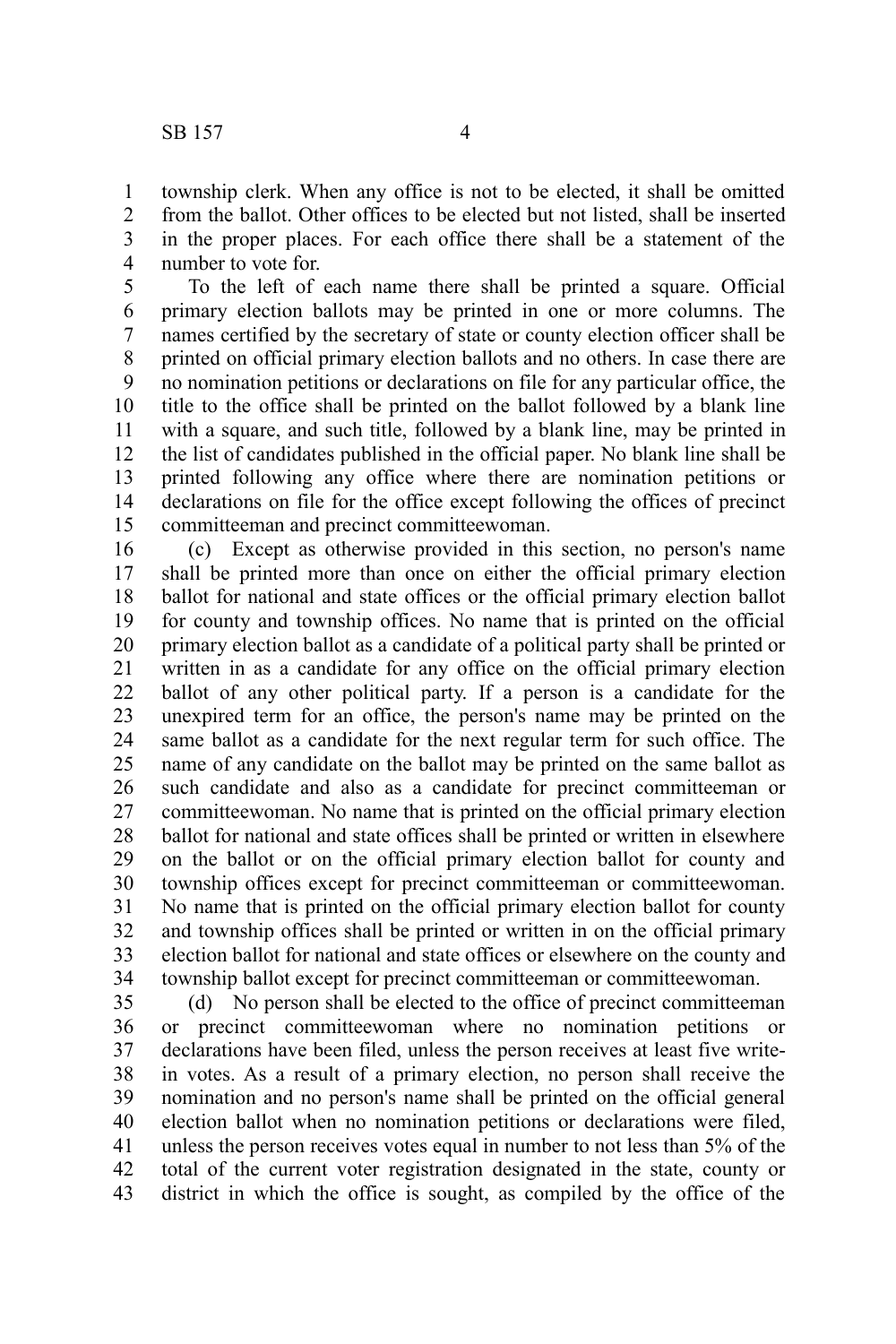secretary of state, except that a candidate for township office may receive the nomination and have such person's name printed on the ballot where no nomination petitions or declarations have been filed if such candidate receives three or more write-in votes. No such person shall be required to obtain more than 5,000 votes. 1 2 3 4 5

(e) The secretary of state by rules and regulations shall develop the official ballot for municipal elections in odd-numbered year elections. 6 7

(f) A person who won the primary election as a result of the person's name being written in on the primary ballot shall have such person's name printed on the official general election ballot for national, state, county, township or municipal office, unless the person notifies, in writing, the secretary of state for national or state office or the county election office for all other offices within 10 days following the canvass of the primary election that the person does not want such person's name on the official general election ballot. 8 9 10 11 12 13 14 15

Sec. 4. K.S.A. 2020 Supp. 25-611 is hereby amended to read as follows: 25-611. (a) The arrangement of offices on the official general ballot for national and state offices for those offices to be elected shall be in the following order: Names of candidates for the offices of president and vice-president, United States senator, United States representative district, governor and lieutenant governor running together, secretary of state, attorney general, (and any other officers elected from the state as a whole), state senator \_\_\_\_\_\_\_ district, state representative district, district judge \_\_\_\_\_\_\_\_ district, district magistrate judge \_\_\_\_ district, district attorney \_\_\_\_\_\_\_\_ judicial district, and state board of 16 17 18 19 20 21 22 23 24 25

education member district. 26

(b) The arrangement of offices on the official general ballot for county township offices for those offices to be elected shall be in the following order: Names of candidates for county commissioner \_\_\_\_\_\_ 27 28 29

district, county clerk, *county election commissioner,* county treasurer, *county* register of deeds, county attorney, *district attorney,* sheriff, township trustee, township treasurer and township clerk. 30 31 32

(c) The secretary of state by rules and regulations adopted on or before July 1, 2016, shall develop the order of arrangement of municipal offices on the general election ballot in odd-numbered year elections. 33 34 35

Sec. 5. K.S.A. 2020 Supp. 25-618 is hereby amended to read as follows: 25-618. (a) The official general ballot for county and township offices may be separate from the official general ballot for national and state offices or may be combined with the official general ballot provided for in K.S.A. 25-601, and amendments thereto. The secretary of state shall prescribe the ballot format but the ballot shall be substantially in the form shown in this section and K.S.A. 25-611, and amendments thereto. 36 37 38 39 40 41 42

43

## STATE OF KANSAS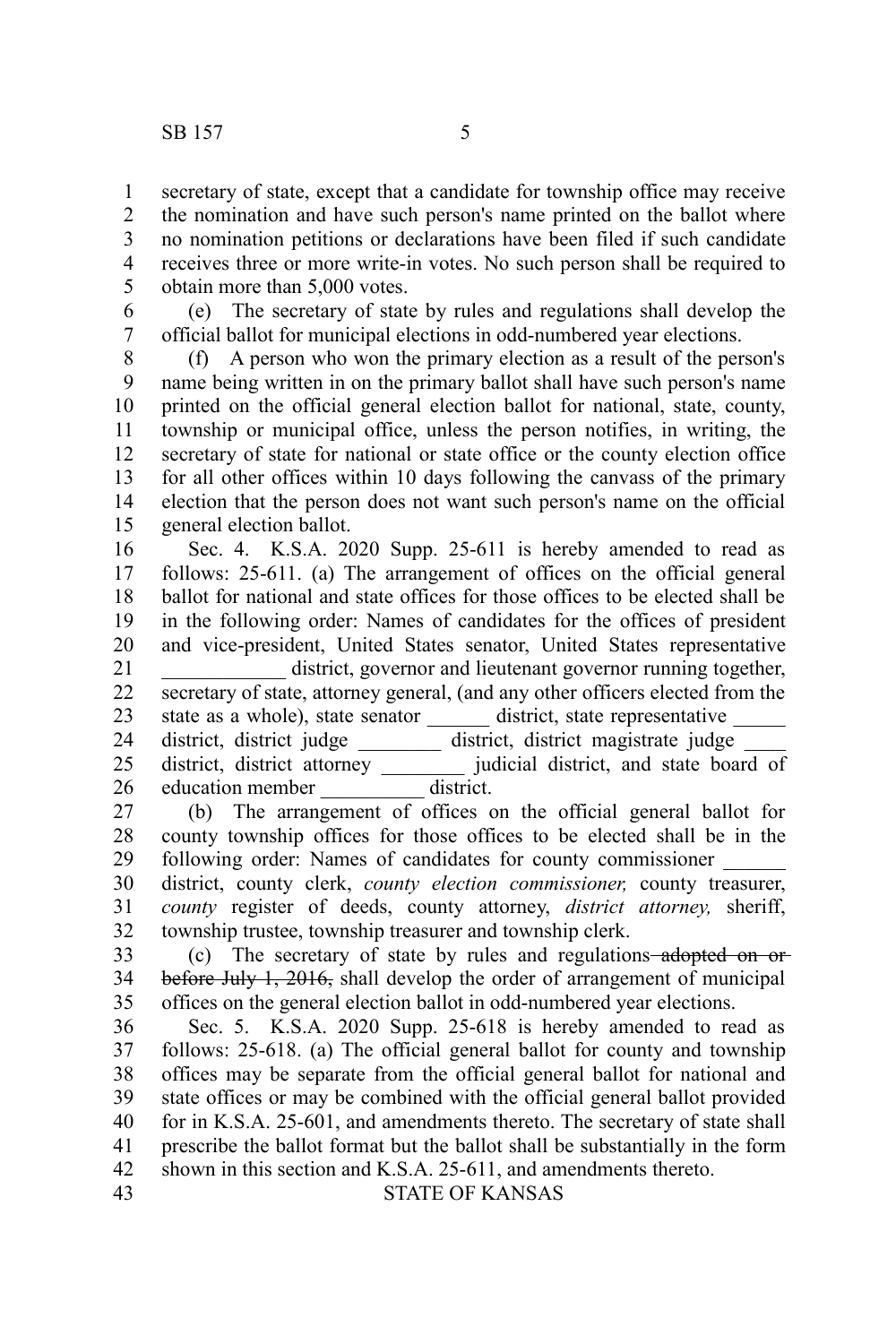| 1              | OFFICIAL GENERAL BALLOT                                                                                                |
|----------------|------------------------------------------------------------------------------------------------------------------------|
| $\overline{c}$ | County and Township Offices                                                                                            |
| 3              |                                                                                                                        |
| 4              |                                                                                                                        |
| 5              | County of County and Termship) of November South Movember 1, 1991                                                      |
| 6              | To vote for a person, make a cross or check mark in the square at the                                                  |
| 7              | left of the person's name. To vote for a person whose name is not printed                                              |
| 8              | on the ballot, write the person's name in the blank space and make a cross                                             |
| 9              | or check mark in the square to the left.                                                                               |
| 10             |                                                                                                                        |
| 11             | FOR COUNTY COMMISSIONER                                                                                                |
| 12             | <b>DISTRICT</b>                                                                                                        |
| 13             | Vote for One                                                                                                           |
| 14             |                                                                                                                        |
| 15             | <u> Alexandria de la contrada de la contrada de la contrada de la contrada de la contrada de la contrada de la c</u>   |
| 16             |                                                                                                                        |
| 17             |                                                                                                                        |
| 18             | <b>FOR COUNTY CLERK</b>                                                                                                |
| 19             | Vote for One                                                                                                           |
| 20             |                                                                                                                        |
| 21             | <u> 1989 - Johann Barn, mars ann an t-Amhain ann an t-Amhain an t-Amhain an t-Amhain an t-Amhain an t-Amhain an t-</u> |
| 22             |                                                                                                                        |
| 23             |                                                                                                                        |
| 24             | FOR COUNTY ELECTION COMMISSIONER                                                                                       |
| 25             | (Johnson, Sedgwick, Shawnee and Wyandotte counties)                                                                    |
| 26             | Vote for One                                                                                                           |
| 27             | 0 <u>- Andrea Andrew American American (</u>                                                                           |
| 28             | <u> 1989 - Johann Barn, amerikansk politiker (</u>                                                                     |
| 29             | П                                                                                                                      |
| 30             |                                                                                                                        |
| 31             | FOR COUNTY TREASURER                                                                                                   |
| 32             | Vote for One                                                                                                           |
| 33             | $\perp$<br><u> 1989 - Johann John Stone, mars an deus Amerikaansk kommunister (</u>                                    |
| 34             | <u> 1989 - Johann John Harry Harry Harry Harry Harry Harry Harry Harry Harry Harry Harry Harry Harry Harry Harry H</u> |
| 35             | П                                                                                                                      |
| 36             | Continue in like manner for all county and township offices to be                                                      |
| 37             | elected.                                                                                                               |
| 38             | (b) The official general election ballot style for municipalities shall be                                             |
| 39             | established by the secretary of state by rules and regulations adopted on or                                           |
| 40             | before July 1, 2016.                                                                                                   |
| 41             | Sec. 6. K.S.A. 19-3419 and K.S.A. 2020 Supp. 25-101, 25-213, 25-                                                       |
| 42             | 611 and 25-618 are hereby repealed.                                                                                    |

Sec. 7. This act shall take effect and be in force from and after its 43